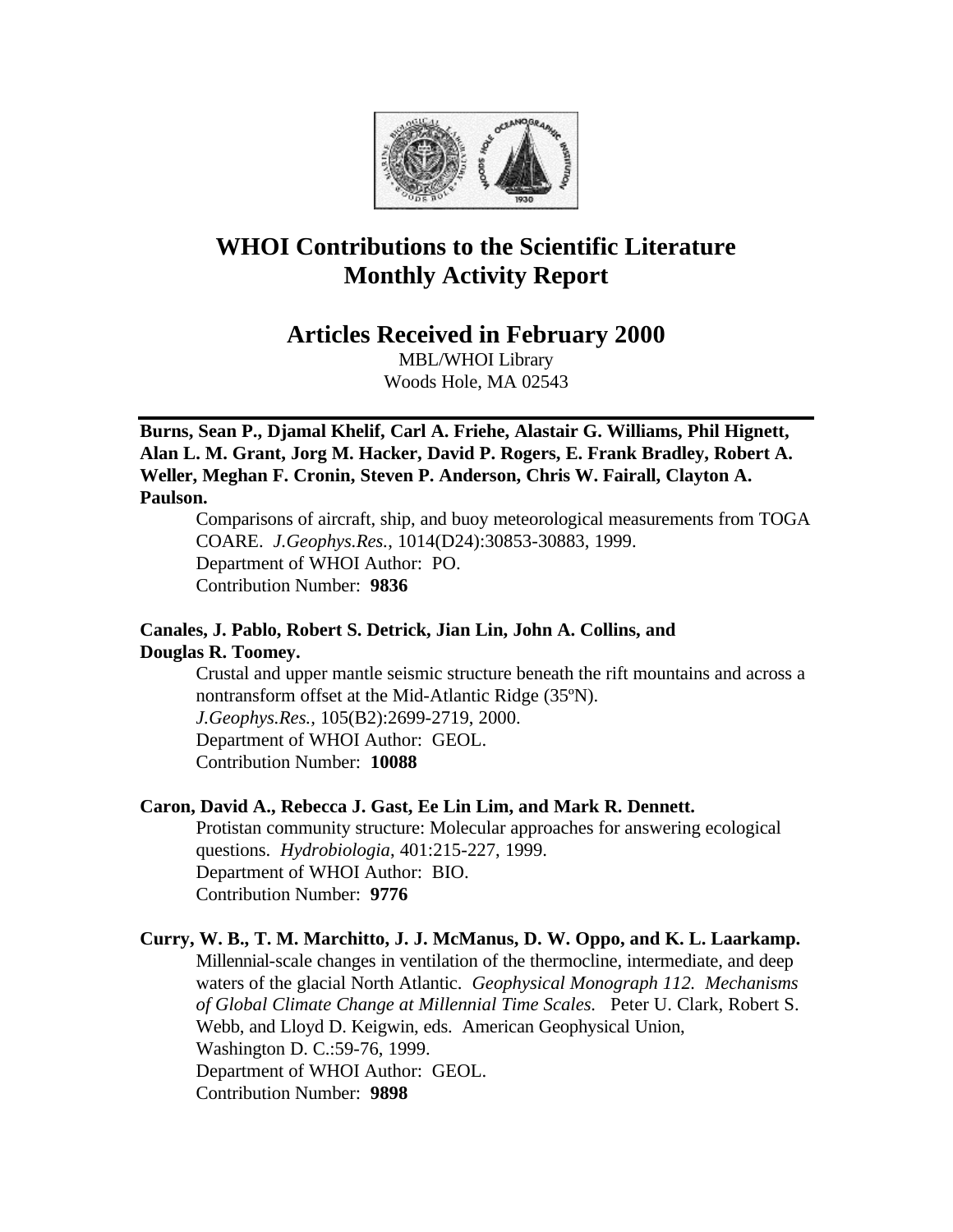#### **Jaroslow, Gary E., Deborah K. Smith, and Brian E. Tucholke.**

Record of seamount production and off-axis evolution in the western North Atlantic Ocean, 25º25'-27º10'N. *J.Geophys.Res.*, 105(B2):2721-2736, 2000. Department of WHOI Author: GEOL. Contribution Number: **10068**

## **Lee, Sang-Ho and Robert C. Beardsley.**

Influence of stratification on residual tidal currents in the Yellow Sea. *J.Geophys.Res.*, 104(C7):15679-15701, 1999. Department of WHOI Author: PO. Contribution Number: **8829**

#### **McGillis, W. R., J. W. H. Dacey, N. M. Frew, E. J. Bock, and R. K. Nelson.**

Water-air flux of dimethylsulfide. *J.Geophys.Res.*, 105(C1):1187-1193, 2000. Department of WHOI Author: AOPE. Contribution Number: **9703**

#### **Robbins, Paul, James Price, W. Brechner Owens, and William Jenkins.**

On the importance of lateral diffusion for the ventilation of the lower thermocline in the subtropical North Atlantic. *J.Phys.Oceanogr.*, 30:67-89, 2000. Department of WHOI Author: PO. Contribution Number: **NONE**

#### **Sholkovitz, E. R., H. Elderfield, R. Szymczak, and K. Casey.**

Island weathering: River sources of rare earth elements to the Western Pacific Ocean. *Mar.Chem.*, 68:39-57, 1999. Department of WHOI Author: MCG. Contribution Number: **9771**

## **Traykovski, Peter, Rebeca J. Latter, and James D. Irish. ,**

A laboratory evaluation of the laser in situ scattering and transmissometry instrument using natural sediments. *Mar.Geol.*, 159:355-367, 1999. Department of WHOI Author: AOPE. Contribution Number: **9789**

## **Valdes, James R. and James F. Price.**

A neutrally buoyant upper ocean sediment trap. *J.Atmos.Oceanic Tech.*, 17:62-68, 2000. Department of WHOI Author: PO. Contribution Number: **NONE**